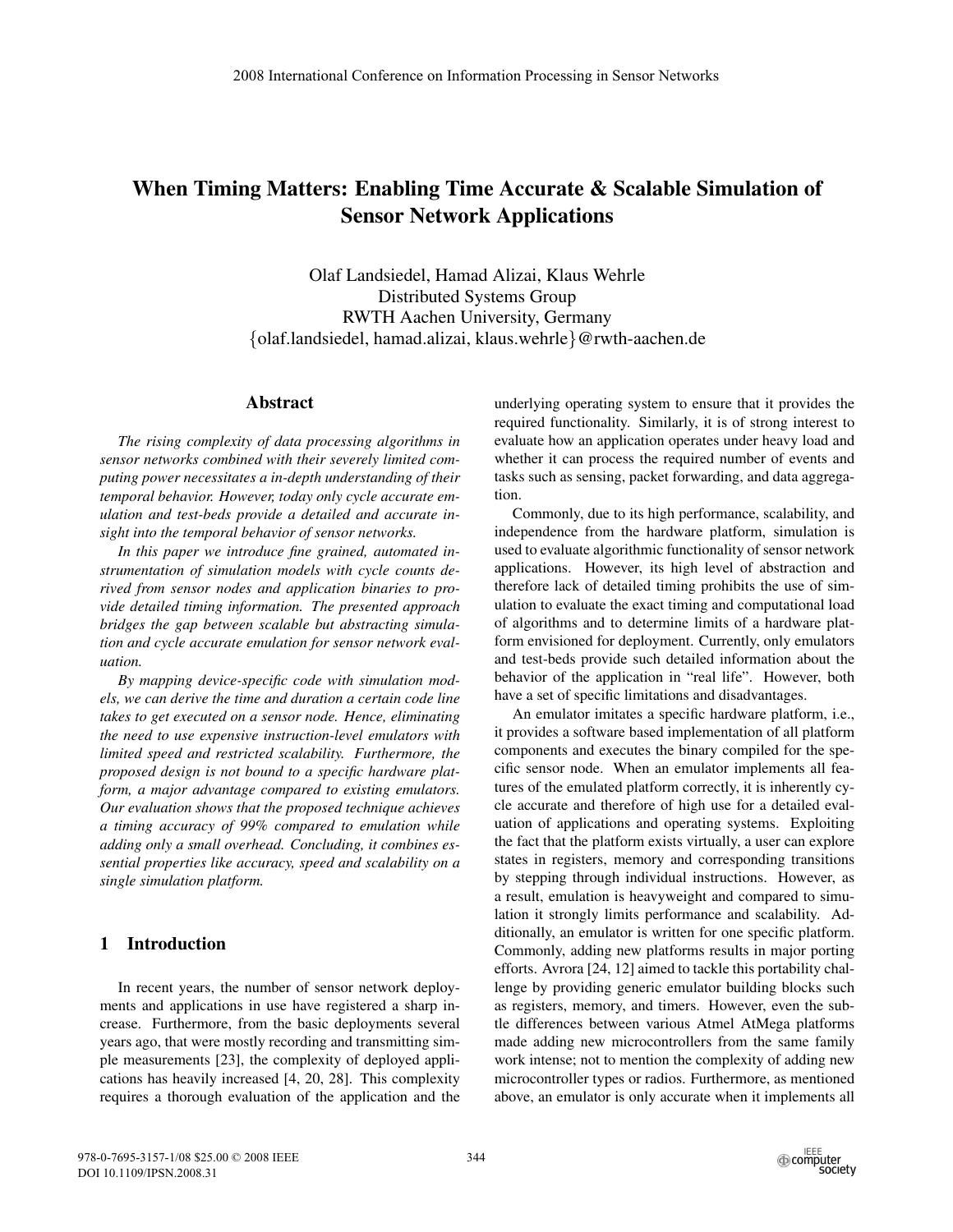instructions and operation modes without any limitations or bugs. However, this seems to be challenging as Avrora still has trouble to emulate TinyOS 2.x [26] radio communications while TinyOS 1.x [14] workes fine.

Next to emulation, test-beds are typically used for a detailed evaluation of applications and operating systems. Compared to real world deployments, test-beds are limited in size, but provide functionality for event logging and injection as well as additional wired or wireless communication channels for feedback, interaction and debugging. Obviously, test-bed results are highly realistic. However, commonly test-beds contain some tens of nodes and therefore the scalability of the proposed design and operations with a large number of interactions are hard to evaluate. Furthermore, repeatability, controllability and system insight are limited and test-beds are quite cost and space intensive.

In this paper we show that by automatically instrumenting the simulation model with cycle counts, we can unite the advantages of simulation and emulation. We provide near cycle accurate timing combined with the scalability, flexibility and portability of simulation. Overall, we reach an accuracy of over 99% compared to emulation while adding only a small performance overhead compared to typical sensor network simulators. Furthermore, the presented design and implementation is independent from specific sensor network platforms and operating systems, ensuring easy adaptation to various platforms and systems.

Typical sensor network operating systems such as TinyOS, SOS [10], or Mantis [2] use the same code base for simulation and on the devices themselves. For simulation hardware specific device drivers are replaced with a slim simulation wrapper. The observation that in such a system large percentages of the source code in the device and simulation are identical provides the basis for the approach presented in this paper. It enables us to automatically instrument the simulation code with timing information, such as cycle counts, derived from the code compiled for the sensor node.

The reminder of this paper is structured as follows. Section 2 presents emulation and simulation systems that aim for accurate and detailed evaluation of sensor networks and compares our approach. Next, Section 3 introduces automated code-instrumentation to enable accurate timing in sensor network simulations. Section 4 discusses implementation details, limitations and integration into TinyOS. A detailed evaluation in Section 6 compares the achieved results with emulation. Next, we discuss future work in Section 7. Section 8 concludes the paper.

## 2 Related Work

In the past few years a great deal of effort has been invested in the design and development of simulators to embrace the special requirements imposed by the highly distributed and dynamic nature of sensor networks. Unfortunately, all of these efforts have made compromises over different attributes of simulation. For example, accuracy has been compromised over scalability and vice versa. SWAN [17], SensorSim [15], SENS [22], and TOSSIM [13] are examples of discrete event simulators for sensor networks which compromise accuracy over scalability by using nonfigurative models of the sensor nodes. Such simulation models are the basis to quantify network delays, throughputs, and packet collisions. However, these models do not reveal the timing and interrupt properties of applications, operating systems, and hardware components which are extremely important for examining resource constrained sensor networks.

ATEMU [19], Avrora, Worldsens [3], DiSenS [27] and others [9, 25, 11] on the other hand are cycle-accurate instruction level emulators for sensor networks with the most expressive models. Nevertheless, they compromise scalability and performance. ATEMU is 30 times slower than TOSSIM, and its poor performance limits its scalability to about 120 nodes. Avrora, because of its multithreaded architecture shows better performance measures than ATEMU when run on a multi-processor machine. However, on multi-processor machines it is still 50% slower than TOSSIM. Furthermore, Avrora shows typical performance bottlenecks of instruction level emulators when run on a customary end-user machine and can be up to a hundred times slower than simulation as shown by the results of our performance evaluation (see Section 6.3). DiSens and Worldsens suffer from similar scalability problems and use distributed simulation to address it. Thus, they do not only benefit form multi-processor environments, but can also be executed in clusters. Nonetheless, this distribution requires a high degree of fine grained synchronization and therefore limits scalability. Furthermore, such emulation environments have reached a complexity which is an order of magnitude higher than the system to evaluate, i.e. the sensor node. As a result, such cycle accurate emulators are hard to maintain, extend and debug. Furthermore, they are bound to one specific platform and hard to port.

Finally, test-beds such as Trio [6], Mirage [5], MoteLab [29], or Kansei [7] are commonly used for in-deep sensor network evaluation. To provide the user with detailed feedback, they use wired backchannels or even wireless connections via a second radio chip operating with a different technology or frequency band [1]. Nonetheless, high costs of test-beds and binding to a certain platform combined with limited scalability, insight, reproducibility and control cannot replace emulation or simulation as important means of evaluation.

Although designed for energy modeling instead of time accuracy, PowerTOSSIM [21], uses offline code instrumen-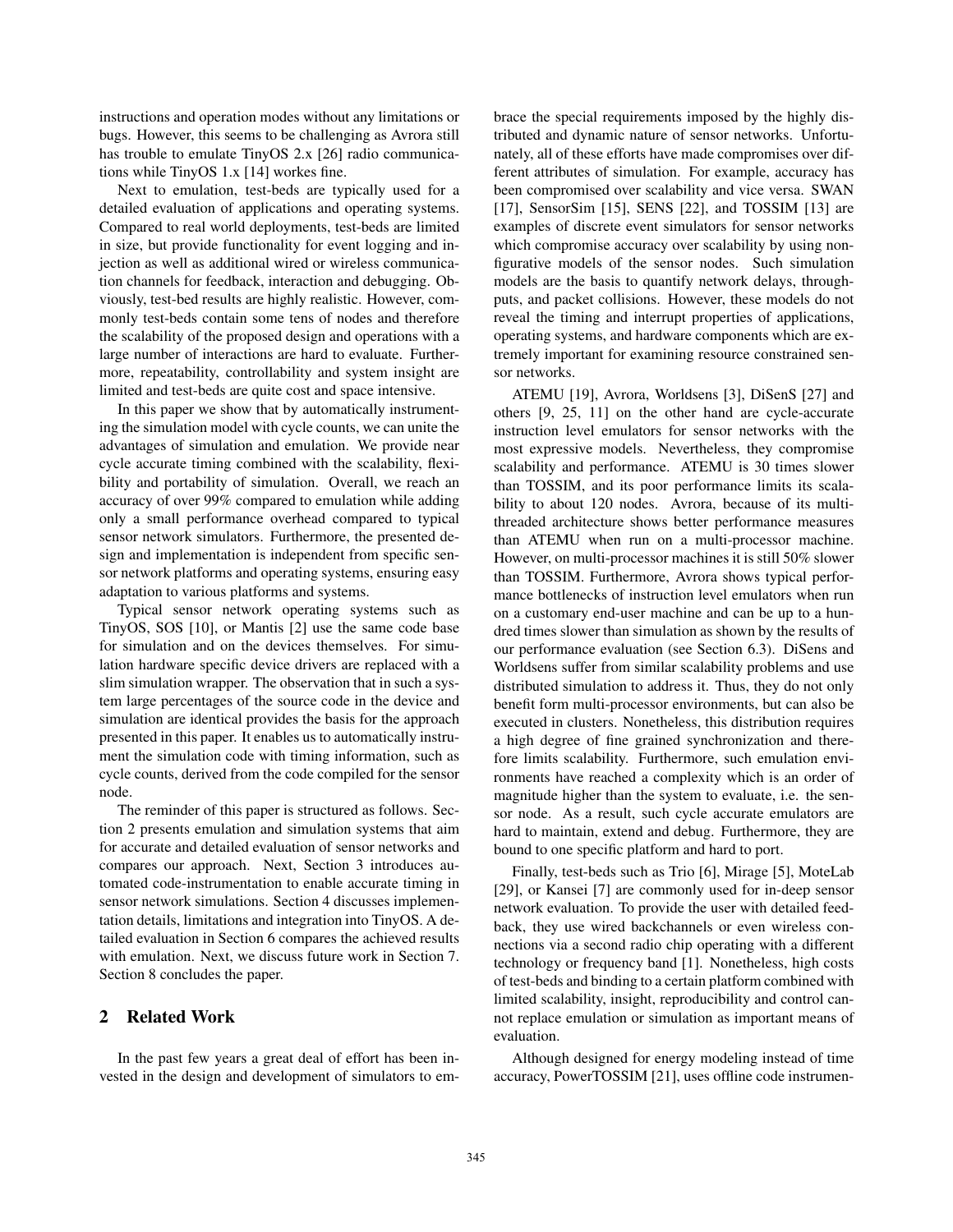

**Figure 1. Simulation vs. real world event execution: In reality – and in contrast to simulation – event execution consumes time and events may interrupt or delay each other.**

tation on basic block level to predict the power consumption of sensor nodes. The approach presented in this paper is based on similar techniques. However, we generalize it to provide online instrumentation and dynamic event queue adaptation compared to offline (after the simulation) modeling in PowerTOSSIM. Furthermore, we provide a more fine grained instrumentation level and features – such as energy models – can be easily derived from the detailed timing model presented in this paper.

Compared to existing work, automated simulation code instrumentation – as presented in this paper – provides the accuracy of emulation while perpetuating the key properties of simulation such as scalability and easy adaptation to new sensor node platforms and operating systems.

## 3 Enabling Time Accuracy

Classic simulation models the behavior of a system at event granularity. It translates all events, e.g. interrupts and tasks in TinyOS, into discrete simulator events. Events are executed one after another. Thus, time in simulation is handled discretely; at the beginning of an event the simulation time is set to the execution time of the event and remains unadjusted throughout the event execution. Therefore, events in simulation take zero execution time. However, in real life events have an execution time and may interrupt, interfere or delay each other (see Figure 1), resulting in different execution and completion order compared to simulation. Under peak loads, this may even load to event misses on interrupts and tasks.

Summarizing, simulation only contributes to testify the algorithmic functionality of an application. It is unable to provide any assistance in evaluating the performance of a hardware platform and modeling the much important timing and interrupt properties of applications. Especially, when the application is executed on a resource constrained embedded platform such as sensor nodes, timing of interrupts significantly impacts the performance of applications. Thus, due to the lack of time accuracy in modeling a system, false-positives about the performance of applications are inevitable in simulation.

## 3.1 Fine Granular Simulation Clock

As events can delay and even interrupt each other, modeling on a fine grained level is necessary to ensure the required accuracy, a property that today only cycle accurate emulation – executing hardware specific binaries – can provide. In this paper we propose automatic instrumentation of each source code line in the simulation model with its execution time. In our evaluation (see Section 6) we show that code instrumentation on source code line granularity reaches an accuracy of 99% compared to emulation while adding only a small overhead to the simulation performance.

We resolve timing discrepancy of sensor network simulation and emulation by enabling simulation to track the system time during event execution. Our proposed solution determines the execution time (clock-cycles) of each sourcecode line being executed inside a simulator event and then increments the simulation time accordingly. The underlying technique is to automate the mapping between simulation source-code and the platform specific executable. This is only possible when nearly identical application and operating system code is executed in simulation and on the hardware platform, which is typically the case in sensor network operating systems. Such a mapping enables us to identify the processor instructions corresponding to a source-code line. From the respective processor data-sheet we next retrieve the number of cycles consumed by each instruction and therefore can compute the time to execute each source code line on the sensor node platform.

The code mapping technique is particularly suited for embedded CPUs (such as in sensor nodes) employing sequential instruction execution without any pipelining and caching strategies. For such platforms, the execution time of a binary instruction is static and can be modeled without interpreting each individual instruction.

As our design only instruments code on source code line granularity and not on instruction level, it has one limitation; it does not completely model the instructions that are only partially executed such as logic operations. Patching the corresponding compilers to add further code annotations extends the accuracy to instruction level. However, due to following reasons, we decided to base our prototype implementation on source code line granularity without compiler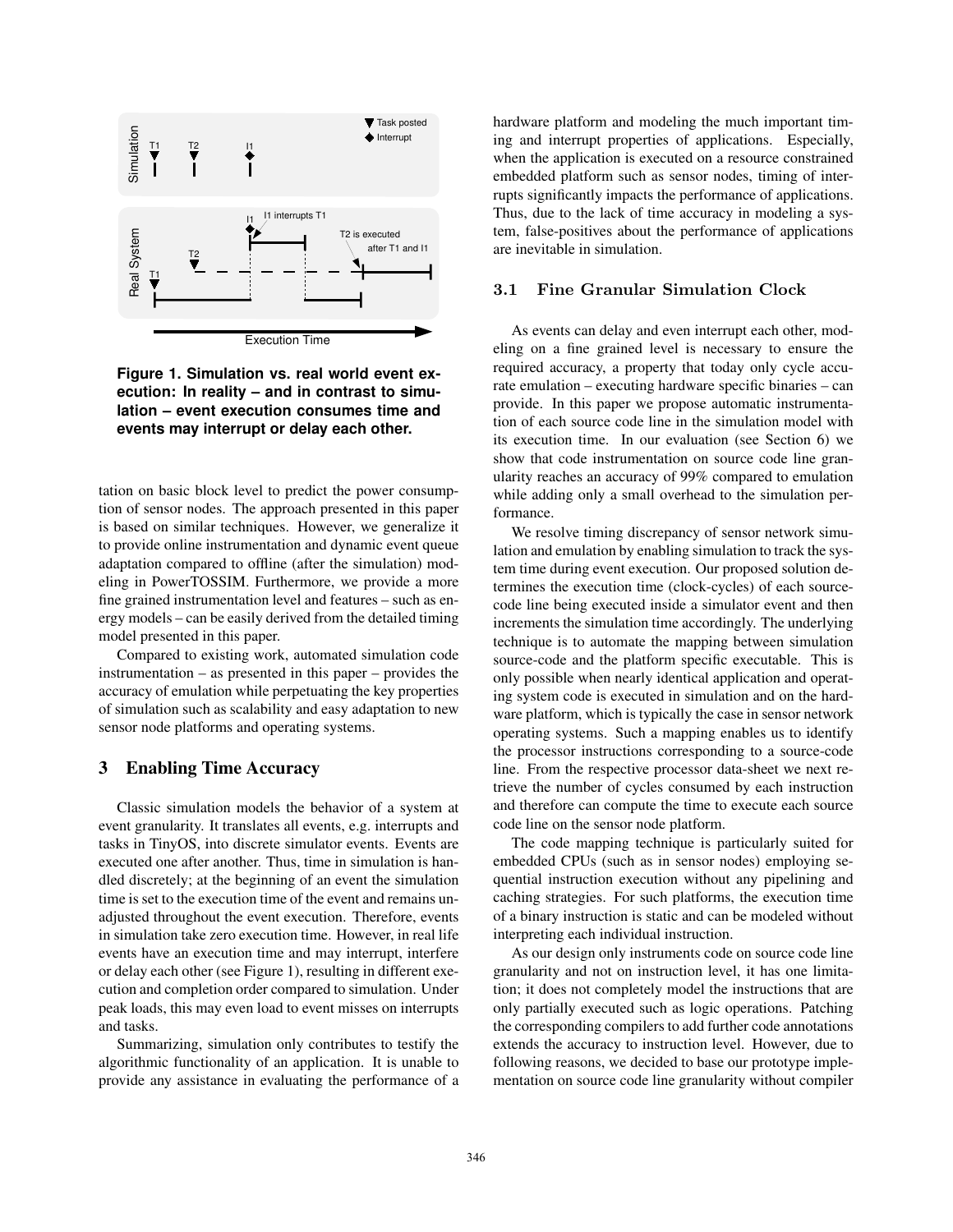modifications: (1) not to require compiler extensions ensures easy portability and adaptability to new sensor node platforms, (2) our evaluation shows, the impact on accuracy is limited on typical sensor network applications as external events cause an automatic re-synchronization.

## 3.2 Delaying and Interrupting Events

Tracking system time during event execution may result in overlapping events and only helps in determining the execution time of each event separately. However, the overall timing and interrupt behavior of an application still remains undetermined. For example, in TinyOS tasks are executed sequentially and therefore can delay each other's execution. However, interrupts are executed immediately and delay the execution of any currently active task (see Figure 1). To accurately model the behavior under peak loads, interrupts and tasks are dropped when their corresponding queues overflow. By extending the simulation queue with priorities representing tasks and the various interrupt levels, we can easily model such a behavior. Finally, adding atomic statements and the ability to disable interrupts even in the simulation model completes our extensions to the timing model and event queue.

Overall, these timing and rescheduling extensions to simulation models give a detailed insight into the performance of a system without the need for complex emulators or test-beds.

## 3.3 Automatic, Static and Manual Mapping

Although large percentages of the code in simulation and on the real platforms are identical, device drivers and other simulation specific parts such as the scheduler differ. Thus, automatic code instrumentation cannot be applied to these code sections.

For these sections we introduce static and manual mapping. We can apply static mapping to device driver code that does not contain conditional statements and therefore executes in a constant number of cycles. However, in more complex scenarios, for example in the scheduler, such a simple mapping fails.

Here we apply manual mapping, where we first match the functionalities of code sections in the device specific code and the simulation wrapper. Next, the code sections in the simulation are instrumented with the cycles counts of the matching device specific code. Although this process does not introduce inaccuracies in terms of cycles, it is not as fine granular as the commonly used source line granularity. Thus, interrupts may be delayed by a number of cycles.

## 4 Implementing Time Accuracy in TinyOS

After introducing the concepts to enable time accurate simulation of sensor networks, we discuss our prototype implementation in this Section. A special focus is put on automated code mapping on source line granularity, dynamic event queue adaptation and manual mapping for low-level device drivers.

We introduce TimeTOSSIM, as an extension of TinyOS-2.x based TOSSIM. We have chosen TinyOS as it is the de facto standard sensor network operating system. Furthermore, the layered platform abstraction of TinyOS results in slim low-level device drivers on the hardware presentation layer (HPL). Therefore, the simulation and platform specific code has very limited differences, making TinyOS 2.x a perfect candidate for automatic simulation code instrumentation. However, the presented approach can be applied to any operating system where simulation and device code share large sections. It is not even limited to sensor nodes.

### 4.1 Code Mapping & Clock Advancement

TOSSIM as many other sensor network simulation environments compiles directly from the hardware-platform dependent source-code and thereby enables us to create a mapping between the simulation-code and the platform dependent binary-code. The implementation of this technique is summarized in the following steps: (1) Determine the number of cycles needed by a source-code line to get executed on the original hardware and (2) increment simulation clock fine grained at runtime.

#### 4.1.1 Determine execution time of a source-code line

First, we need to determine the number of cycles to execute each individual line of source code on the original hardware. We obtain this information from the debugging information of the assembly program compiled for a specific platform. Instructing the compiler to include debugging symbols in the assembly code allows us to map each instruction to its original source-code line. We implemented a grammar based parser in ANTLR [16] to analyze the object dumps of executables and retrieve source line information for each assembly instruction. Using this mapping and a look-up table storing the number of cycles required by individual assembly instructions, the execution time of each source code line can be computed (see figure 2).

#### 4.1.2 Fine granular simulation clock incrementation

After computing the number of clock cycles needed by each source line to get executed on the original hardware, we need to instrument the simulation code with this knowledge.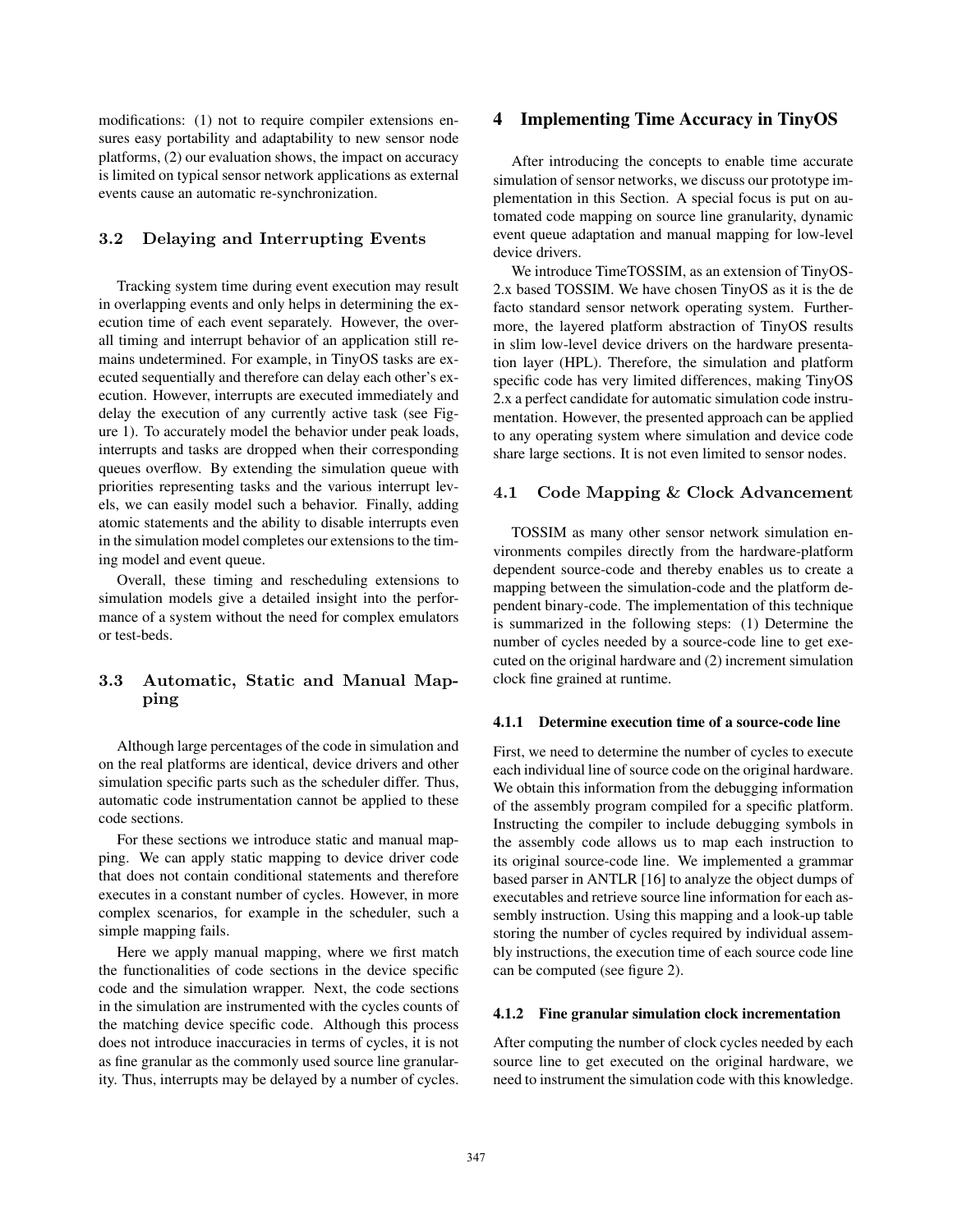

**Figure 2. Source-code mapping and instrumentation of TinyOS code**

This process consists of three steps: (1) Parsing the application source code to identify each source code line, (2) instrumenting each line with corresponding execution time, and (3) building the simulation from the extended sources.

As input for the parsing process we use the C code generated by the NesC compiler [8] and not the NesC sources of TinyOS themselves. This has a number of advantages: First, the NesC compiler extends certain programming constructs into multiple lines of code. Thus, instrumenting the C sources instead of the NesC ones increases granularity. Second, the NesC compiler uses internal variables, macros and definitions for compilation, which are not available to external parses. Finally, by applying transformations to Ccode, the instrumentation is kept independent from NesC and TinyOS and therefore can be easily ported to other operating systems. For parsing the implementation we use C grammars from the ANTLR parser framework.

In the abstract syntax tree (AST) generated from the C grammar, we identify each source code line and instrument it with the corresponding execution time by incrementing the simulation clock(see figure 2). The instrumented Csource file is then simply compiled to obtain an object file for TimeTOSSIM. This object file is later linked with a TinyOS 2.x simulation driver for executing the simulation.

#### 4.1.3 Trading accuracy for performance

Although instrumentation on source line granularity promises fine grained timing information, such detailed timing modeling is not always necessary. Thus, TimeTOSSIM also allows to instrument code on basic block or function level. The resulting code has less overhead and allows to flexibly trade performance and accuracy based on application needs.

However, functions usually contain conditional statements and loops whose execution cannot be determined at compile time. Thus, function level granularity only gives a rough estimate on the execution time. A basic-block represents a sequence of instructions with single entry point, single exit point, and no internal branches. Therefore, code instrumentation on basic block level results in an accuracy equivalent to the source-code line instrumentation. However, the simulation clock is incremented less often and therefore as a side effect interrupts may be delayed. Thus, for evaluation we use source code line granularity to minimize the gap between simulation and emulation of a hardware platform.

#### 4.2 Interleaving and Rescheduling Events

After instrumenting each source code line with the corresponding execution time, we need to adapt TOSSIM's event queue to handle overlapping events. Thus, interrupts should postpone current tasks and other interrupts based on their priority. Additionally, execution of tasks should be delayed until any current task has ended.

We assign execution priorities to different events. As events in the event-queue represent hardware interrupts or TinyOS tasks, it is possible to determine the type of an event and its execution priority from the processor datasheets. By assigning a priority to every event enables us to reschedule the event-queue and intensify the simulation models even further to exhibit timing and interrupt properties of a hardware platform. Correct ordering of events can be achieved by visiting the event queue at the start of every source line after incrementing the simulation clock. The idea is to reschedule events with lower priority, execute events with higher priority immediately, and thereby delay or interrupt the execution of currently active events.

As we extended TOSSIM's simulation models to represent events with a duration, these events can now be interrupted at any point in time by other events. Thus, it is required to incorporate the behavior of atomic statements into the simulation model of TOSSIM. Thereby we ensure the integrity of global data structures and model their temporal behavior and impact on the overall system. Access to the simulation code at the source-code line granularity also allows to accurately model the behavior of atomic statements in the code, as enabling and disabling interrupts itself takes a number of cycles.

#### 4.3 Static and Manual Instrumentation

For simulation, TOSSIM replaces low-level device drivers on the hardware presentation layer (HPL) of TinyOS with simulation wrappers. Therefore, simulation and platform specific code differ on the hardware presentation layer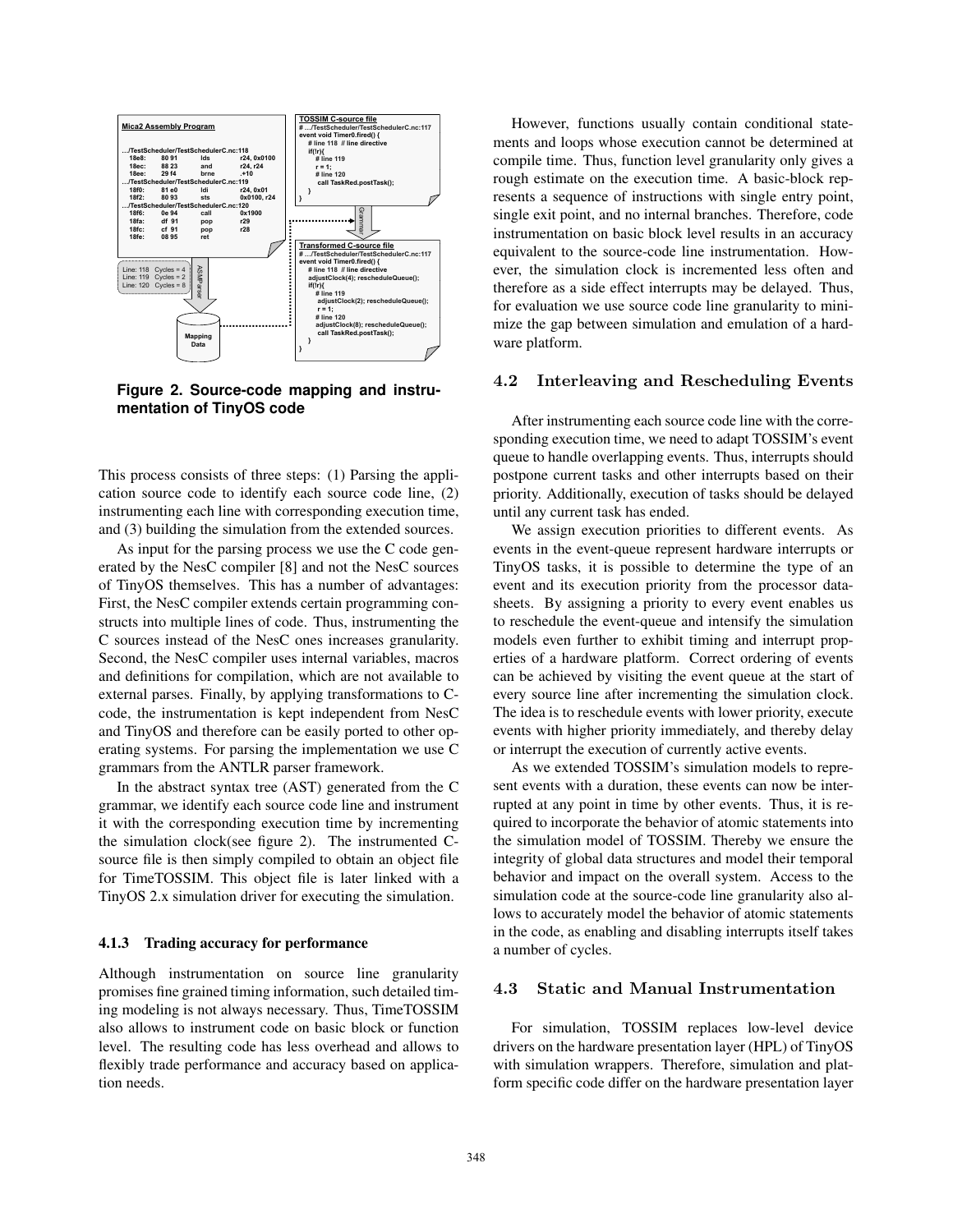and the presented code automated instrumentation techniques are of limited use for low-level device drivers. Further differences can be found in code that has been extended for TOSSIM to allow user interaction and the support for multiple sensor nodes, such as the scheduler. However, these layers are commonly quite slim. In this sub-section we present the implementation of two techniques to enable accurate timing even in these code section: (1) static code mapping and (2) manual code mapping.

We apply static code mapping in simple device drivers that do not contain any conditional statements and therefore execute in a constant number of cycles. For example, we applied this approach to model the time required to enable or disable pins of the microcontroller, timers and to integrate the Mica2 CC1000 radio into TimeTOSSIM. Here our design again benefits from the multi-layered hardware abstraction of TinyOS. Code on the HPL level simply presents direct hardware access and rarely contains complex statements such as loops and conditionals. Although this process does not introduce inaccuracies in terms of cycles, it is not as fine granular as the commonly used source line granularity. Thus, interrupts may get delayed a number of cycles. However, HPL code sections are usually 10 to 100 cycles and therefore executed in a couple of micro seconds.

Likewise, to model code sections that were extended for simulation in TOSSIM and to address that some code in the HPL layer may have a higher complexity, we use manual mapping. Based on the fact that the simulation model needs to reassemble the functionality of the device specific code, we manually map sections with equal functionality and instrument the simulation code with the corresponding number of cycles. We applied this approach to the TOSSIM scheduler. Its implementation strongly differs from the device specific one, but it reassembles the same functionality and therefore can be easily instrumented manually.

### 4.4 TimeTOSSIM: The Complete Process

After discussing the implementations of clock adaptation, event rescheduling and extensions to the code mapping process, we discuss their integration into TOSSIM and the TinyOS build process.

Figure 3 shows an overview of TimeTOSSIMS's build process. TimeTOSSIM extends the platform specific build process and the simulation specific one. On the platform specific side, we parse the assembly code to retrieve cycle counts from each source code line. On the simulation side, we first extend the simulation platform with statically and manually mapped code and the ability to model interrupts. After NesC compilation, we parse the resulting C-code to instrument it automatically with the cycle counts retrieved from the assembly code. The instrumented code is then



**Figure 3. Integration of TimeTOSSIM into the TinyOS and TOSSIM build process.**

combined with a TOSSIM simulation driver. Please note that this process is neither bound to a certain hardware platform nor to TinyOS and NesC. Therefore, it can easily be applied to any other sensor node architecture and operating system.

### 5 CC1000 Radio in TOSSIM

One of the most important functions performed by a sensor node is to communicate with other nodes in the network. Currently, TinyOS-2.x only provides simulation of the MicaZ sensor node platform which uses a packet level CC2420 radio chip. Our basic-block mapping technique successfully maps the communication related code of MicaZ sensor nodes with the corresponding simulation models. However, we are unable to evaluate the accuracy level achieved in radio communication and to profile the low level components of the MicaZ platform due to unavailability of a suitable emulator for CC2420 radio chip.

To overcome this limitation we provide our own simulation wrapper for the CC1000 radio chip (used in Mica2 sensor nodes) for TinyOS-2.x based TOSSIM simulation, as Mica2 and the CC1000 radio chip are supported by publically available emulation platforms such as Avrora. Our CC1000 radio chip implementation benefits from the platform abstraction architecture of TinyOS-2.x which only re-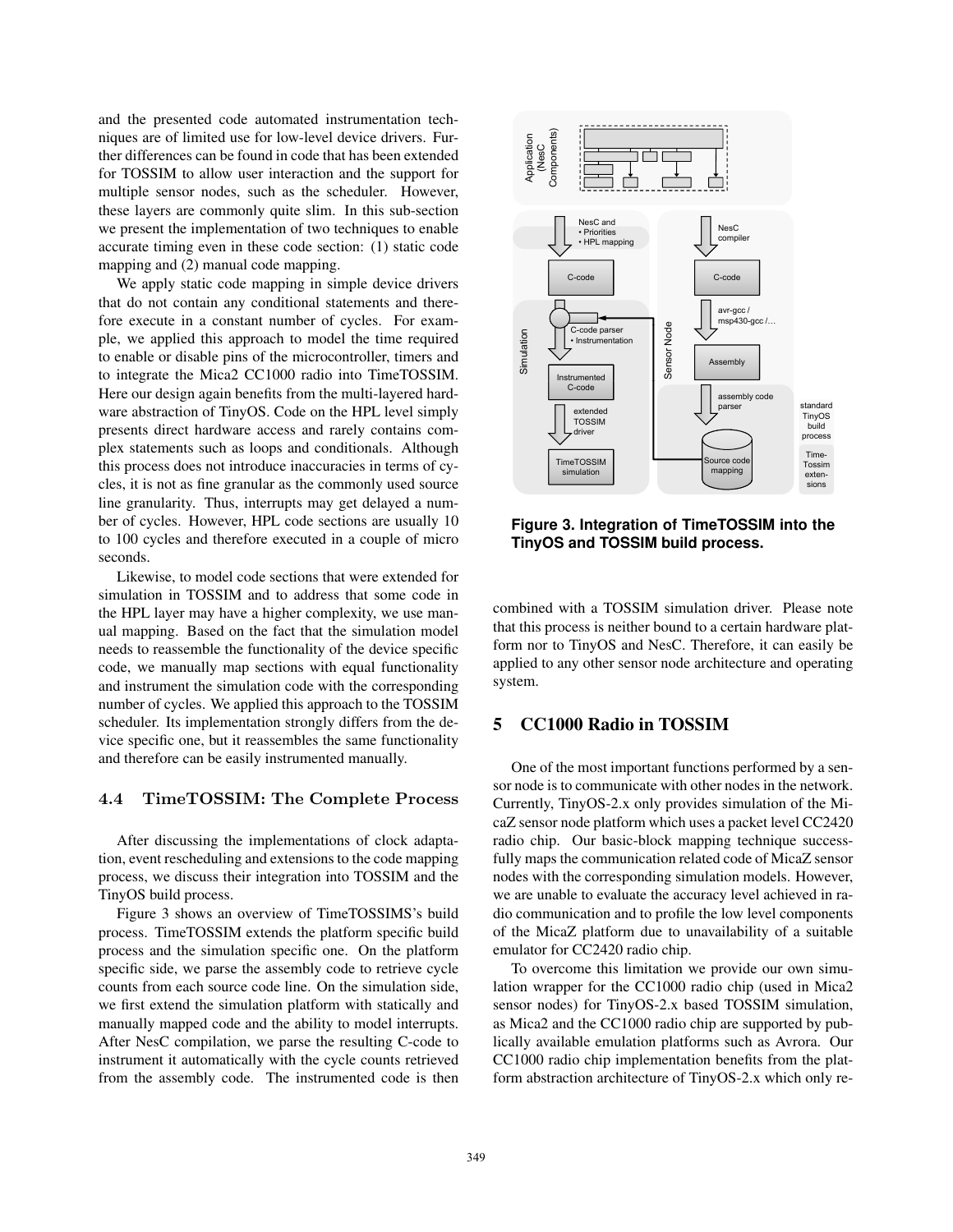

**Figure 4. CC1000 radio simulation on HPL level in TimeTOSSIM**

quires re-implementation of the low level hardware dependent code at the HPL layer. The original code at HIL and HAL layers remains unchanged for simulation, thus, enabling a detailed mapping and instrumentation of code and simulation models.  $<sup>1</sup>$ </sup>

Figure 4 shows the architecture of our CC1000 radio chip implementation. The hardware presentation layer (HPL) architecture of TinyOS requires the simulation to provide just four interfaces that expose the CC1000 radio hardware, making the simulation wrapper easy to integrate into TinyOS. Apart from this, we have implemented a small radio engine that interacts with the TOSSIM simulation core and stimulates the CC1000 specific radio simulation. It provides mandatory signals such as SPI interrupts and RSSI readings at the needed times and models the "air" between sensor nodes.

## 6 Evaluating TimeTOSSIM

In this section we thoroughly evaluate TimeTOSSIM both from performance and accuracy perspectives. We compare TimeTOSSIM with the cycle accurate emulator, Avrora, and to the original TOSSIM implementation. We achieve beyond 99% time accuracy for sensor network applications using TimeTOSSIM while adding only a small performance overhead compared to the original TOSSIM implementations. The evaluation is based on three types of benchmarks: (1) micro benchmarks, (2) evaluation of static and manual instrumentation, and (3) macro benchmarks. Micro-benchmarks evaluate the accuracy of Time-TOSSIM at the level of programming constructs such as

conditional statements and loops. This evaluation gives a detailed insight into the accuracy and limitations of the presented design. Next, we evaluate the accuracy of the manually or statically instrumented low-level device drivers at the HPL level of TinyOS. Finally, we thoroughly evaluate the performance and accuracy of different off-the-shelf applications (when run on TimeTOSSIM) in our macrobenchmarks. Macro benchmarks present the accuracy level that can be expected from typical sensor network applications and show the performance of TimeTOSSIM in terms of CPU and memory overhead compared to TOSSIM and Avrora.

Although TimeTOSSIM supports both the MicaZ and Mica2 sensor nodes, Avrora is currently limited to the Mica2 sensor node with CC1000 ChipCon radio. For TinyOS 2.x even this radio is not fully supported by Avrora. Thus, our evaluation bases on the Mica2 platform with limited support from the Avrora side.

## 6.1 Micro Benchmarks

In our micro-benchmarks we evaluate the time accuracy of different types of mapped code-blocks (loops, controlstructures etc.) independently from each other to give a deep insight into the timing properties of source-code. We start with simple executable statements and then discuss simple loops and conditionals. The presentation of nested constructs and short circuit operators completes the micro benchmarks.

- Simple Executable Statements: With the term simple executable statements we refer to all statements that do not alter the execution sequence of the program unlike loops and control structures. These statements, for example, include variable initialization, assignment statements involving arithmetic expressions, and function calls. Commonly, simple statements make up for the largest part of a program. We achieve 100% time accuracy when the simulation is executing such statements. The reason is that these statements are compiled into a single basic-block of assembly instructions. Hence, it is possible to determine the exact clock-cycles consumed by such statements.
- Loops: Loops can severely impact the timing of an application in simulation because any program spends most of its time in executing loops. We achieve 100% clock synchronization in the case of non-nested *while* and *do-while* loops. However, in the case of *for* loops and nested *while* loops the simulation clocks get desynchronized just by a few clock cycles. Our stress tests on loops evaluate accuracy by monitoring the simulation clock for each single iteration of the loop

<sup>&</sup>lt;sup>1</sup> After code cleanup we will contribute TimeTOSSIM and our CC1000 simulation model to the TinyOS 2.x community.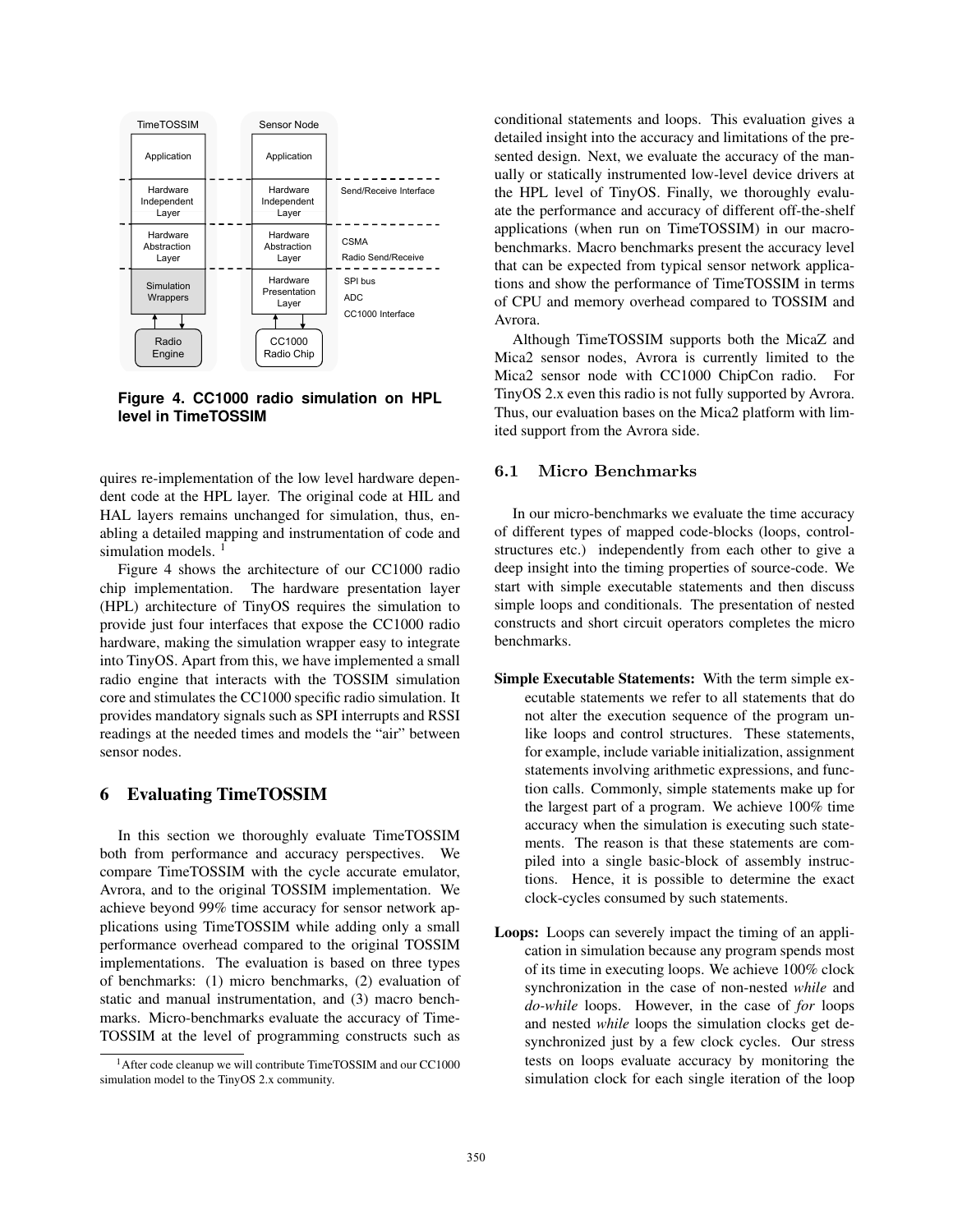| <b>Code-block</b>  | <b>Clock drift in cycles</b> |
|--------------------|------------------------------|
| <b>Statements</b>  |                              |
| While loops        |                              |
| Do loops           |                              |
| For loops          | +4                           |
| Nested while loops | $-1$                         |
| If-else            |                              |
| Switch statement   | $+15$                        |

## **Table 1. Simulation clock drifts for the execution of a code block in cycles for Mica2.**

instead of calculating the total number of lost cycles after the loop iterations are finished.

*While loops:* In the case of a single *while* loop (without any nested loops) having a conditional expression that doesn't include any short circuit operators, we achieve 100% clock synchronization between TimeTOSSIM and Avrora. However, for nested *while* loops we loose synchronization only by a single clock-cycle for each iteration of the loop as shown in Table 1. From our point of view, a single clock-cycle de-synchronization in nested-loops has a negligible impact on the timing of an application: Commonly, loops consume several hundred of cycles, reducing TimeTOSSIM's error to below 1%. Additionally, external events - such as interrupts - re-synchronize TimeTossim at the start of every new simulator-event as they are scheduled accurately (see section 6.3).

*For loops:* In the case of *for* loops the simulation clock of TimeTOSSIM gets de-synchronized typically by 4 clock-cycles for each iteration of the loop. It is because the *for* loops allow variable declaration and initialization inside the loop statement, which takes 4 clockcycles in the case of an integer variable (which usually is the case). These clock cycles are counted for each iteration of the loop in TimeTOSSIM as debugging information in the assembly code combines all assembly instructions corresponding to a *for* loop declaration. However, the declaration and initialization takes place only once at the beginning of the loop. Our parser, as it abstracts from single instructions and operates on complete source code lines, reports the total number of cycles needed for variable initialization, condition check, and increment. Similarly to while loops, we consider the average four clock cycles of inaccuracy acceptable.

Control Structures: Control structures include *if-else* and *switch* statement clauses. Control structures are examples of such statements which may get compiled into several basic blocks of assembly instructions and get executed based on runtime decisions.

*If-Else:* We achieve 100% timing accuracy if the condition-check in the *if-else* statements do not include short circuit operators.

*Switch clause:* A *switch* clause jumps to one of the several *case* blocks depending on the value of the decision variable. Therefore, a *switch* statement also gets compiled into several basic-blocks of assembly instructions and the number of cycles consumed can only be determined at run time (i.e. it depends upon the case block the decision variable refers to). We take the average of the number of cycles reported by the assembly parser to increment the simulation clock for minimizing the clock de-synchronization. Our evaluation shows that the average corresponds to 75% of the total clockcycles. For a *switch* clause containing five case blocks, the maximum clock drift is therefore only 15 cycles (2 microseconds).

Short circuit operator: Although TimeTOSSIM models most programming structures with no or just minimal inaccuracies, its accuracy is limited when evaluating short circuit operators. For example, the right-handside expression of an AND operator will only be executed if the left-hand-side expression is true and therefore requires an instrumentation granularity beyond source line level. Additionally, in contrast to loops and control statements we cannot bound the error introduced by these operations as they may be arbitrary complex. However, in practice – to insure code readability – most of these constructs turn out to be limited in complexity and therefore the error introduced by short circuit operators is acceptable.

Concluding the evaluation on micro benchmark level, it can be said that TimeTOSSIM models most programming structures with no or just minimal inaccuracies. Just short circuit operator show the limitations of the chosen approach. However, as the macro benchmarks show, the overall accuracy of TimeTOSSIM is only slightly influenced by these inaccuracies.

### 6.2 Hardware Components

After evaluating the accuracy of TimeTOSSIM regarding programming structures, we evaluate time accuracy of different operations performed on the most frequently used on-chip hardware components: LEDs and timers. Currently, apart from instruction execution, Avrora emulates only these two on-chip hardware components correctly for TinyOS-2.x based applications.

LEDs are the simplest example of a hardware component attached to a micro-controller pin. Evaluating LED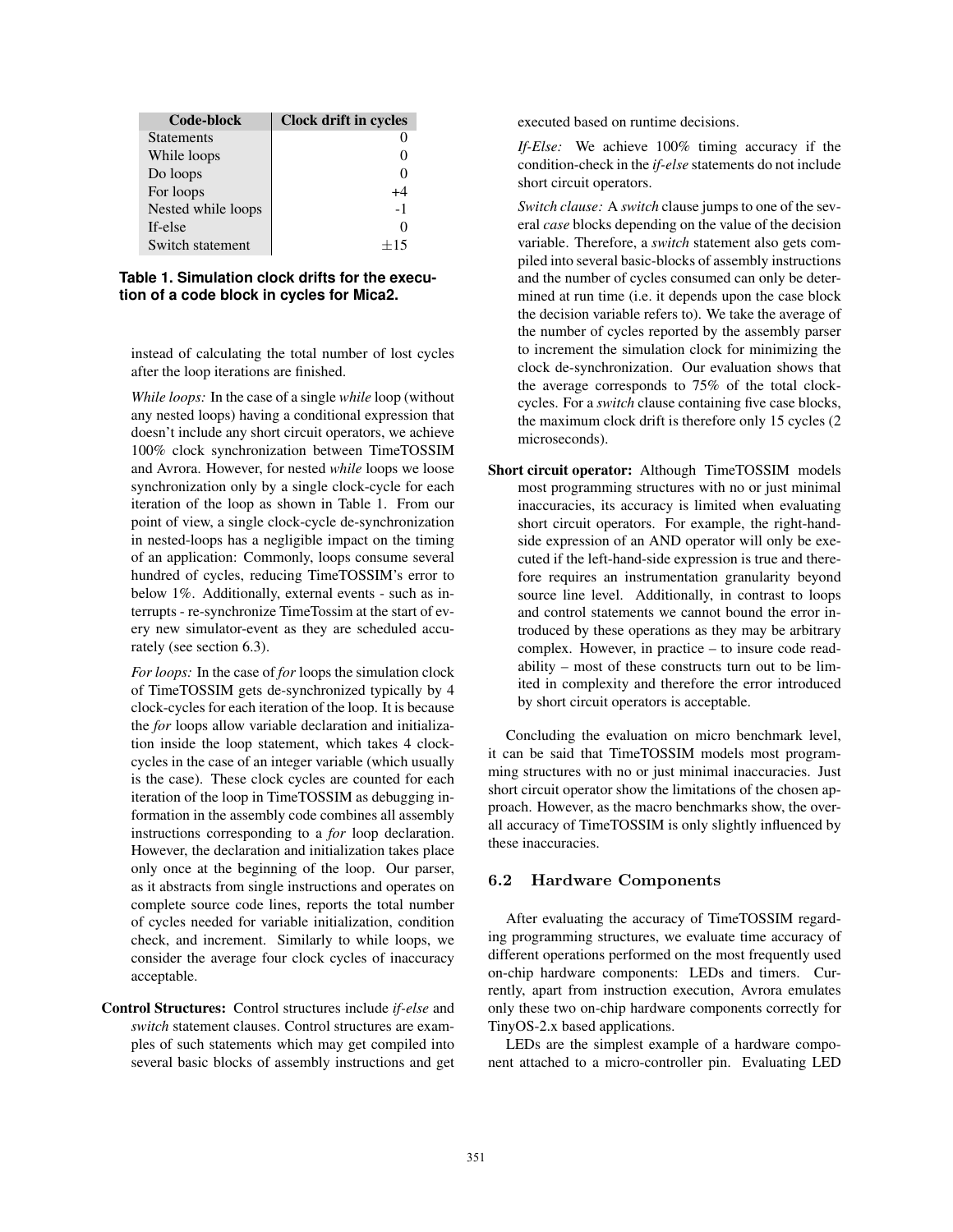| Component   Accuracy |      | <b>Minimum Granularity</b> |
|----------------------|------|----------------------------|
| Led                  | 100% | 47 cycles                  |
| Timer                | 100% | same as emulation          |

**Table 2. Accuracy and granularity of hardware components in TimeTOSSIM.**

operations fully tests the functionality of our approach because any operation on LEDs involves automatic, static and manual code mapping and instrumentation, as all hardware components are accessed via the hardware abstraction layer of TinyOS. Profiling of the low level LED component of TinyOS shows that the minimum granularity (maximum clock advancement) achieved in LED operations is 47 clock cycles (6 microseconds).

Similar to the access to microcontroller pins, we evaluated the accuracy of Timer components in TimeTOSSIM. Our results show, that we achieve the same accuracy and granularity as emulation (see Table 2).

## 6.3 Macro Benchmarks

For our macro-benchmarks we evaluate TimeTOSSIM from two perspectives: time accuracy and scalability. We have a very limited choice of off-the-shelf applications to evaluate TimeTOSSIM. Firstly, because TinyOS 2.x is still in its active development phase and offers very few standard applications. Secondly, Avrora is still unable to emulate TinyOS-2.x based applications involving radio communication (which mostly is the case). Table 3 shows the accuracy level we achieve with different off-the-shelf applications. We compare the simulation traces of Time-TOSSIM with Avrora. Our measured results show beyond 99% time accuracy for most of the applications. Additionally, we use the *TestScheduler* application to stress-test the accuracy of TimeTOSSIM from the worst-case point of view. The *TestScheduler* application is a sanity check for TinyOS scheduler and has no hardware events that could re-synchronize the simulation-clock. Nonetheless, we still achieve 88% accuracy.

Table 3 depicts the accuracy for code instrumentation on different optimization and instrumentation levels. For source line granularity we show that we can achieve an accuracy beyond 99% for typical applications. This level of accuracy is independent from the compiler optimizations of the sensor node application. Basic block level instrumentation achieves similar timing results as source line instrumentation. However, it has a lower granularity and therefore may delay interrupts under high load. Function level instrumentation results in less accurate modeling compared to basic block and source line granularity. However, basic block and function level granularity result in less code in-



**Figure 5. Scalability comparison for sensor network simulators and emulators. Please note the logarithmic scale on the y-axis.**

strumentation and therefore increase the simulation speed in TimeTOSSIM.

After evaluating the accuracy achieved with Time-TOSSIM, we evaluate the speed and memory consumption of TimeTOSSIM by comparing it to TOSSIM and Avrora. All experimental results discussed in this section were executed on a customary end-user machine, a Pentium IV with 3 GHz clock frequency and 1GB of RAM. Our evaluations show that TimeTOSSIM when using instrumentation on source line granularity is up to 10 times slower than TOSSIM while being more than 100 times faster than Avrora, especially when using large numbers of nodes (see Figure 5). For single node simulations the overhead of TimeTOSSIM is reduced to a factor of 1 to 6, as the number of adaptations of the event queue gets reduced drastically (see Table 4). The results in Table 4 are based on simulation runs for 60 simulated seconds of 20 simulated sensor nodes; except for the *TestScheduler* application which is for one simulated sensor node. Furthermore, TimeTOSSIM consumes nearly the same amount of memory as TOSSIM.

In comparison to PowerTOSSIM, TimeTOSSIM shows a similar performance overhead. Thus, PowerTOSSIM and TimeTOSSIM need about the same time for simulation. However, TimeTOSSIM provides much more functionality and energy modeling can be easily added to TimeTOSSIM based on the derived cycle counts.

Concluding the performance and accuracy evaluation, it can be said that TimeTOSSIM, though slower than TOSSIM, provides a very accurate simulation of sensor networks. Although code instrumentation on source code line granularity introduces some inaccuracies, their overall impact seems to bee small. Furthermore, the fact that instrumentation of source lines does not require any special com-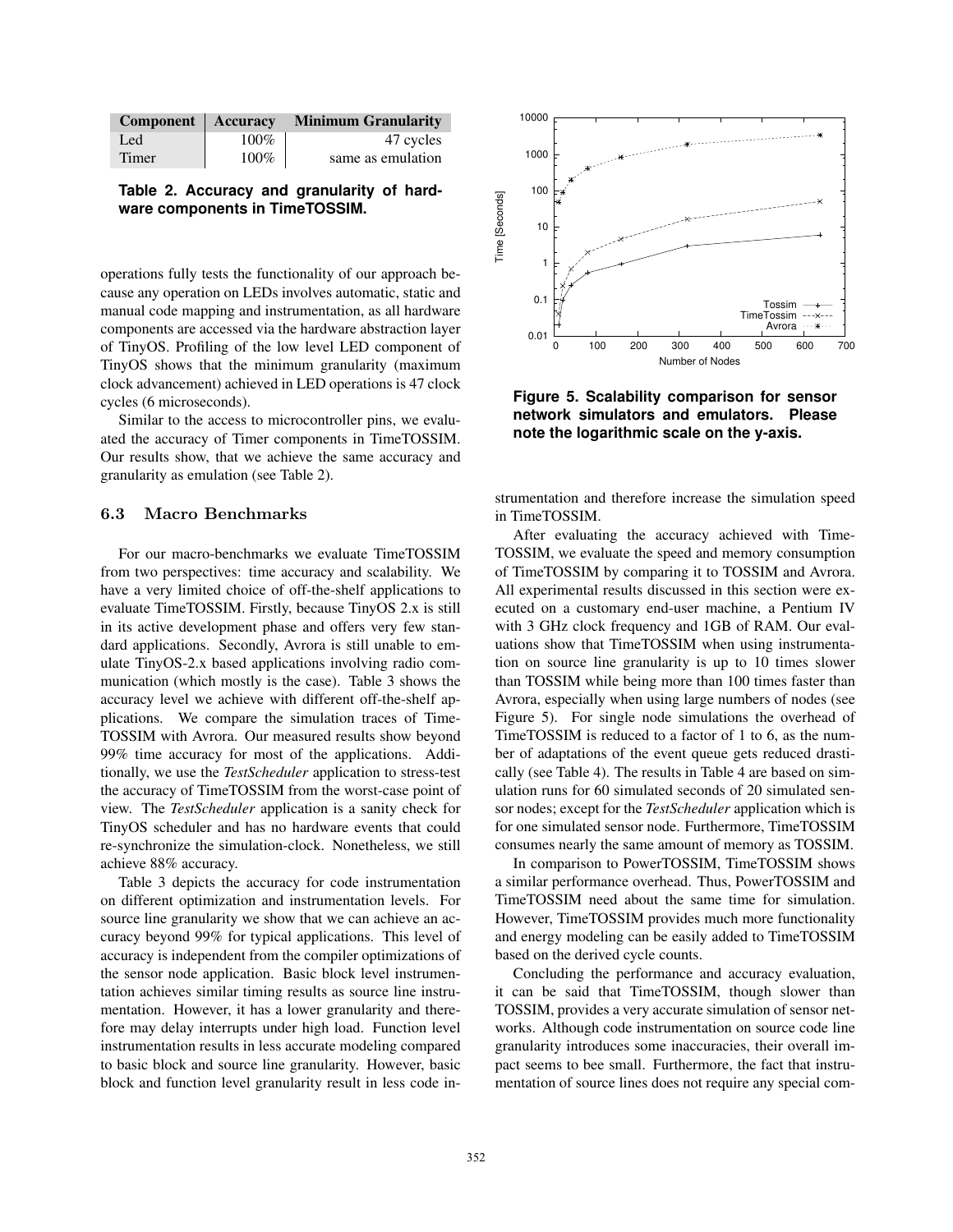| <b>Application</b> | Instrumentation level and accuracy (in $\%$ ) |                          |                    |                 |  |  |
|--------------------|-----------------------------------------------|--------------------------|--------------------|-----------------|--|--|
|                    | <b>Source line</b>                            | <b>Source line</b>       | <b>Basic Block</b> | <b>Function</b> |  |  |
|                    | no optimization (-O0)                         | space optimization (-Os) |                    |                 |  |  |
| <b>Blink</b>       | 99.69                                         | 99.63                    | 99.69              | 98.93           |  |  |
| <b>BlinkTask</b>   | 99.73                                         | 99.55                    | 99.73              | 98.84           |  |  |
| CntToLeds          | 99.69                                         | 99.64                    | 99.69              | 98.97           |  |  |
| TestScheduler      | 87.7                                          | 81.44                    | 87.7               | <b>NA</b>       |  |  |

**Table 3. Accuracy for different applications achieved in TimeTOSSIM (in comparison to Avrora) for different instrumentation granularities and compiler optimizations.**

| <b>Application</b>   | <b>TimeTOSSIM</b> |             | <b>TOSSIM</b> |             | Avrora     |             |
|----------------------|-------------------|-------------|---------------|-------------|------------|-------------|
|                      | Time (sec)        | Memory (kB) | Time (sec)    | Memory (kB) | Time (sec) | Memory (kB) |
| <b>Blink</b>         | 5.2               | 1064        | 1.7           | 1064        | 129        | 42892       |
| <b>BlinkTask</b>     | 1.80              | 1064        | 1.5           | 1060        | 131        | 42504       |
| Sense                | 3.1               | 1068        | 0.5           | 1064        | NA         | NA          |
| CntToLeds            | 7.5               | 1068        | 4.0           | 1064        | 133        | 42604       |
| RadioCountToLeds     | 20.3              | 168         | 9.83          | 1168        | NA         | NA          |
| <b>TestScheduler</b> | 2.4               | 976         | NA            | 976         | 29.4       | 20584       |

**Table 4. Performance comparison for sensor network simulators and emulators: TOSSIM, Time-TOSSIM and Avrora**

piler extensions, ensures that TimeTOSSIM can be easily ported to various sensor node platforms and operating systems.

## 7 Future Work

After implementing and evaluating the design of Time-TOSSIM a number of interesting questions remain open that we are addressing currently.

Although we were able to partially evaluate the accuracy of the CC1000 and CC2420 radios of Mica2 and MicaZ sensor node platforms, limitations in the current version of Avrora prohibited a full evaluation. As the radio in TinyOS is one of the most complex components, we think that the radio stack and its dynamic interaction with other sensor nodes requires a detailed evaluation to further explore the possibilities and limitations of the presented design. Thus, we are currently working on Avrora to provide the required radio support for TinyOS 2.x.

TimeTOSSIM is 5 to 10 times slower than TOSSIM. During evaluation, we observed that most of the performance overhead introduced by TimeTOSSIM is due to queue rescheduling mechanisms of TOSSIM. It stores events of all the simulated nodes in a single simulation queue. Therefore, the process to find target events - simulator events corresponding to the node currently being simulated - requires to search the whole queue. We believe that by implementing separate event-queues for each simulated node, the overhead of TimeTOSSIM simulation can be reduced significantly.

Furthermore, the grammar based code instrumentation allows for a flexible, plugin-based extension of Time-TOSSIM. Thus, features such as energy modeling and even shutting down nodes during simulation when their energy resources exceed, can easily be added to TimeTOSSIM.

Sensor network research offers a variety of sensor node platforms. Therefore, it is important to provide multiplatform support in sensor network simulations. Discrete event simulation, by virtue of its design, is easily extendable to multiple platforms. We plan to extend TimeTOSSIM to provide time accurate simulation of multiple sensor node platforms. Adding multi-platform support for AVR based sensor nodes only requires profiling the low-level hardware components. Similarly, adding support for the Texas Instruments MSP-430 based sensor nodes (e.g. Telos platform  $[18]$ ) only requires – in addition to profiling – to extend the assembly parser to recognize the instruction set of the corresponding platform.

Finally, we can provide code instrumentation on opcode granularity to address the errors introduced by short circuit operators and loops (see section 6.1). We believe that it will enable 100% accuracy while still outperforming emulation, as instructions do not need to be interpreted. Although this would require compiler extensions, we expect the complexity of such extensions to be much less compared to designing and implementing a complete emulator.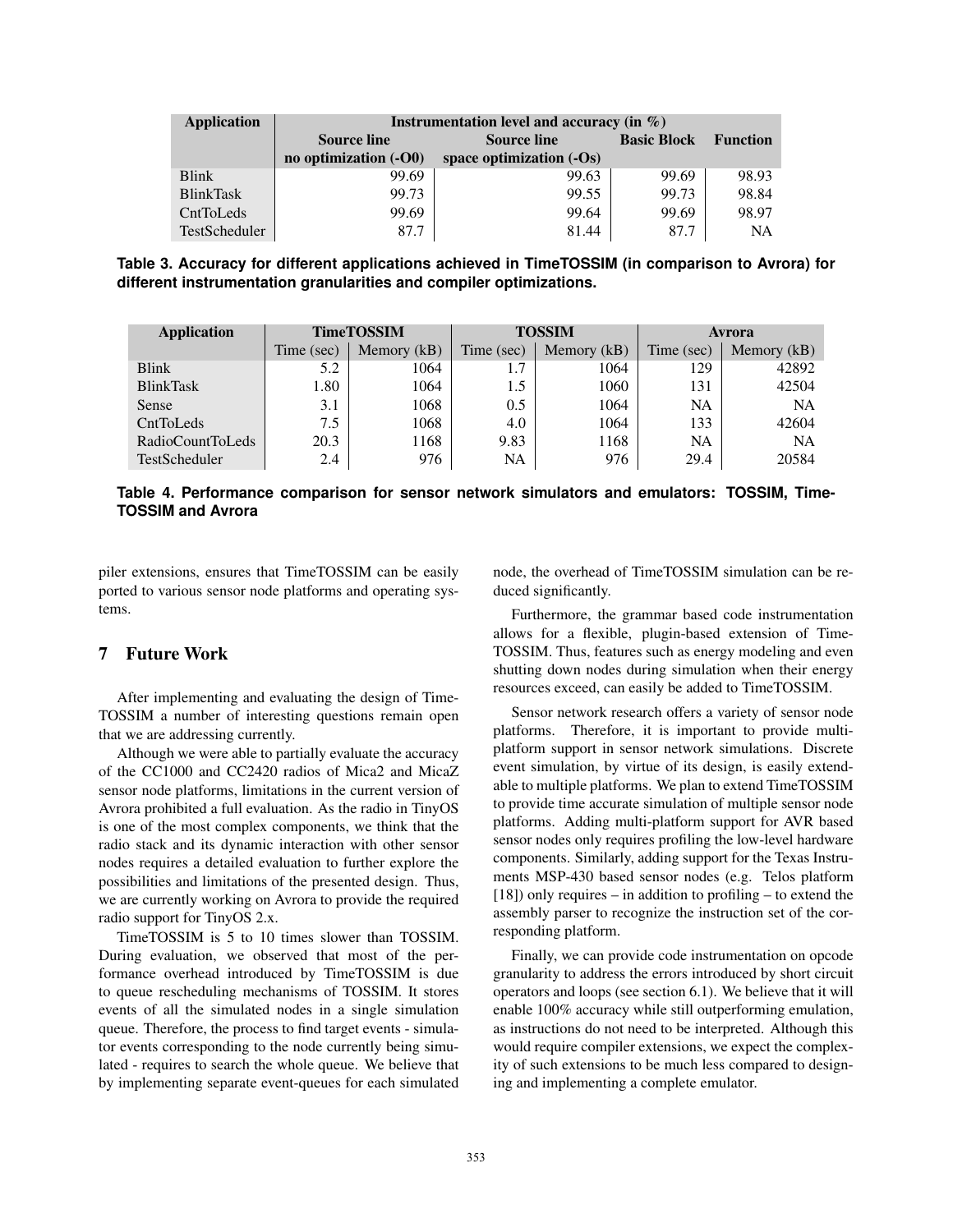## 8 Conclusions

The increasing complexity of sensor network applications combined with the resource constrained hardware of sensor networks requires a deep evaluation before deployment. For example, time consuming tasks such as data analysis or cryptography suffer significant delays and bottlenecks due to severely limited computation power of sensor nodes and periodic interrupts from external devices. Hence, it is important in simulations to model timing and interrupt properties of applications and operating systems at a fine granularity.

In this paper we present automated instrumentation of simulation models to enable the required time accurate simulation of sensor networks allowing deep analysis of applications. We show that this automated instrumentation on source-code line granularity provides an accuracy beyond 99% for typical sensor network applications while offering much higher performance, scalability and easy portability compared to today's emulators. This slight accuracy degradation was intentionally traded for easy portability and limited complexity of the overall system, as these were main design goals in addition to accurate timing. We believe, that with the strongly increasing number of different sensor node platforms, it is mandatory to provide accurate and flexibly portable tools – such as TimeTOSSIM – to easily evaluate applications for arbitrary platforms.

### References

- [1] J. Beutel, M. Dyer, L. Meier, M. Ringwald, and L. Thiele. Next-generation deployment support for sensor networks. In *SenSys '04: Proceedings of the 2nd International Conference on Embedded Networked Sensor Systems*, Nov. 2004.
- [2] S. Bhatti, J. Carlson, H. Dai, J. Deng, J. Rose, A. Sheth, B. Shucker, C. Gruenwald, A. Torgerson, and R. Han. MANTIS OS: An Embedded Multithreaded Operating System for Wireless Micro Sensor Platforms. *MONET, Special Issue on Wireless Sensor Networks*, 2004.
- [3] G. Chelius, A. Fraboulet, and E. Fleury. Worldsens: a fast and accurate development framework for sensor network applications. In *The 22nd Annual ACM Symposium on Applied Computing (SAC 2007)*, Seoul, Korea, March 2007. ACM.
- [4] K. Chintalapudi, T. Fu, J. Paek, N. Kothari, S. Rangwala, J. Caffrey, R. Govindan, E. Johnson, and S. Masri. Monitoring civil structures with a wireless sensor network. *IEEE Internet Computing*, 10(2), 2006.
- [5] B. Chun, P. Buonadonna, A. AuYoung, C. Ng, D. Parkes, J. Shneidman, A. Snoeren, and A. Vahdat. Mirage: a microeconomic resource allocation system for sensornet testbeds. In *Proceedings of the 2nd IEEE Workshop on Embedded Networked Sensors (EmNets)*, May 2005.
- [6] P. Dutta, J. Hui, J. Jeong, S. Kim, C. Sharp, J. Taneja, G. Tolle, K. Whitehouse, and D. Culler. Trio: enabling sustainable and scalable outdoor wireless sensor network de-

ployments. In *IPSN '06: Proceedings of the fifth international conference on Information processing in sensor networks*, 2006.

- [7] E. Ertin, A. Arora, R. Ramnath, V. Naik, S. Bapat, V. Kulathumani, M. Sridharan, H. Zhang, H. Cao, and M. Nesterenko. Kansei: a testbed for sensing at scale. In *IPSN '06: Proceedings of the fifth international conference on Information processing in sensor networks*, 2006.
- [8] D. Gay, P. Levis, R. von Behren, M. Welsh, E. Brewer, and D. Culler. The nesc language: A holistic approach to networked embedded systems. In *In ACM SIGPLAN Conference on Programming Language Design and Implementation*, 2003.
- [9] L. Girod, T. Stathopoulos, N. Ramanathan, J. Elson, D. Estrin, E. Osterweil, and T. Schoellhammer. A system for simulation, emulation, and deployment of heterogeneous sensor networks. In *SenSys '04: Proceedings of the 2nd international conference on Embedded networked sensor systems*, 2004.
- [10] C.-C. Han, R. Kumar, R. Shea, E. Kohler, and M. Srivastava. Sos: A dynamic operating system for sensor networks. In *Proceedings of the Third International Conference on Mobile Systems, Applications, and Services*, June 2005.
- [11] O. Landsiedel, K. Wehrle, and S. Gotz. Accurate prediction of power consumption in sensor networks. In *Proceedings of The Second IEEE Workshop on Embedded Networked Sensors (EmNetS-II)*, 2005.
- [12] O. Landsiedel, K. Wehrle, B. L. Titzer, and J. Palsberg. Enabling Detailed Modeling and Analysis of Sensor Networks. *PIK Journal*, 2005.
- [13] P. Levis, N. Lee, M. Welsh, and D. Culler. Tossim: accurate and scalable simulation of entire tinyos applications. In *SenSys '03: Proceedings of the 1st ACM Conference on Embedded Networked Sensor Systems*, November 2003.
- [14] P. Levis, S. Madden, D. Gay, J. Polastre, R. Szewczyk, A. Woo, E. Brewer, and D. Culler. The emergence of networking abstractions and techniques in tinyos. In *NSDI'04: Proceedings of the 1st conference on Symposium on Networked Systems Design and Implementation*, 2004.
- [15] S. Park, A. Savvides, and M. B. Srivastava. Sensorsim: a simulation framework for sensor networks. In *Proceedings of the 3rd ACM international workshop on Modeling, analysis and simulation of wireless and mobile systems*, 2000.
- [16] T. J. Parr and R. W. Quong. Antlr: a predicated-ll(k) parser generator. *Software: Practice and Experience*, July 1995.
- [17] F. Perrone, D. Nicol, J. Liu, C. Elliot, and D. Pearson. Simulation modeling of large-scale ad-hoc sensor networks. In *Proceedings of the 2001 Simulation Interoperability Workshop.*, 2001.
- [18] J. Polastre, R. Szewczyk, and D. Culler. Telos: enabling ultra-low power wireless research. In *IPSN '05: Proceedings of the 4th international symposium on Information processing in sensor networks*, 2005.
- [19] J. Polley, D. Blazakis, J. Mcgee, D. Rusk, and J. S. Baras. Atemu: a fine-grained sensor network simulator. In *Proceedings of the First IEEE Conference on Sensor and Ad Hoc Communications and Networks (SECON)*, October 2004.